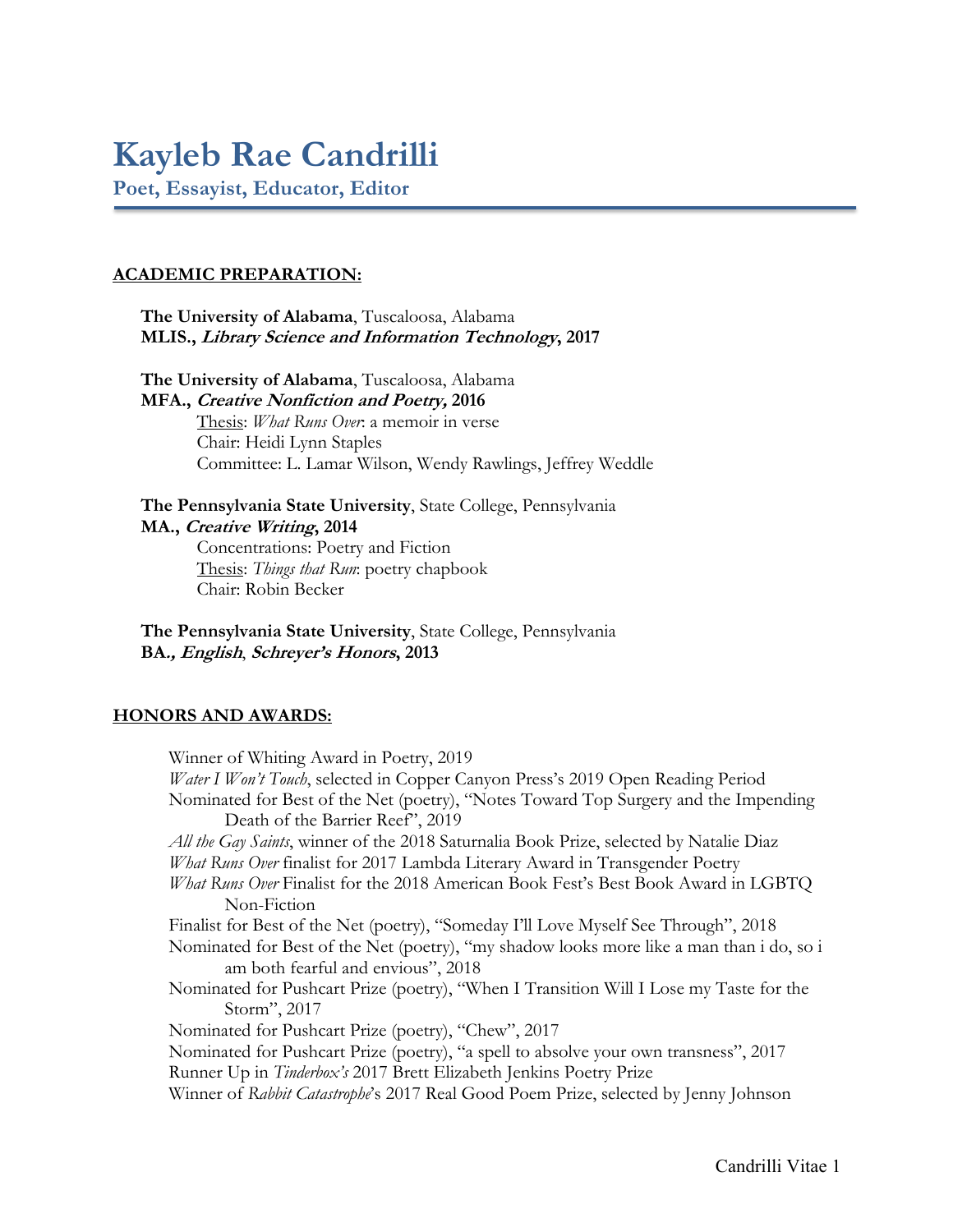Leeway Foundation Art and Change Grant Recipient, 2017 Chosen as a Lambda Literary LGBTQ Emerging Voice in Poetry, 2017 Anthologized in *Bettering American Poetry*, forthcoming, "Fourth of July and Trans on the Brooklyn Side", 2017 Winner of the Britany Noakes Poetry Award, 2017 Finalist in *Grist*'s Pro Forma contest, 2017 Nominated for Best of the Net (nonfiction), "This House is Obvious", 2017 Winner of the Pamet River Prize for first full length by woman or gender non-conforming writer (YesYes Books), 2016 Winner of Best of the Net (poetry), "Fourth of July and Trans on the Brooklyn Side", 2016 Nominated for Pushcart Prize (poetry), "Some points for all my queer buck still growing Velvet", 2016 Nominated for Pushcart Prize (poetry), "The Family Tree is Not Aquatic", 2016 Nominated for Pushcart Prize (nonfiction), "dancing in the colosseum", 2016 Nominated for Best New Poets, "poultry", 2016 Nominated for Best of the Net, "Fourth of July and Trans on the Brooklyn Side", 2016 Finalist in the Ahsahta Sawtooth Poetry Prize, 2016 Chosen as a Lambda Literary LGBTQ Emerging Voice in Nonfiction, 2015 Recipient of a Hudson Strode Summer Research Grant, 2015 Finalist, *The Boiler*'s contest in flash nonfiction, 2015 Finalist, *Dogwood*'s nonfiction contest, 2015 Winner, *Vela Magazine*'s non-fiction contest, 2014

## **TEACHING HISTORY:**

### **Instructor/Graduate Assistant**:

**The University of Alabama**, Tuscaloosa, AL (2014-to 2016) Fall 2016: *English 200: Introduction to Creative Writing* Fall 2015: *English 301: Creative Writing (Prose Tour-The Flash Form)* Spring 2015: *English 102: Composition (Southern Culture and Diversity)* Fall 2014: *English 101: Composition*

**Instructor/Graduate Assistant**:

**The Pennsylvania State University**, State College, PA (2013-2014) Spring 2014: *English 015: Composition* Fall 2013: *English 015: Composition*

### **PUBLICATIONS:**

#### **Books:**

*Water I Won't Touch,* Copper Canyon Press, forthcoming, Spring 2021

*All the Gay Saints*, Saturnalia Books, forthcoming, Spring 2020 Winner of the 2018 Saturnalia Book Prize, selected by Natalie Diaz

*What Runs Over*, YesYes Books, 2017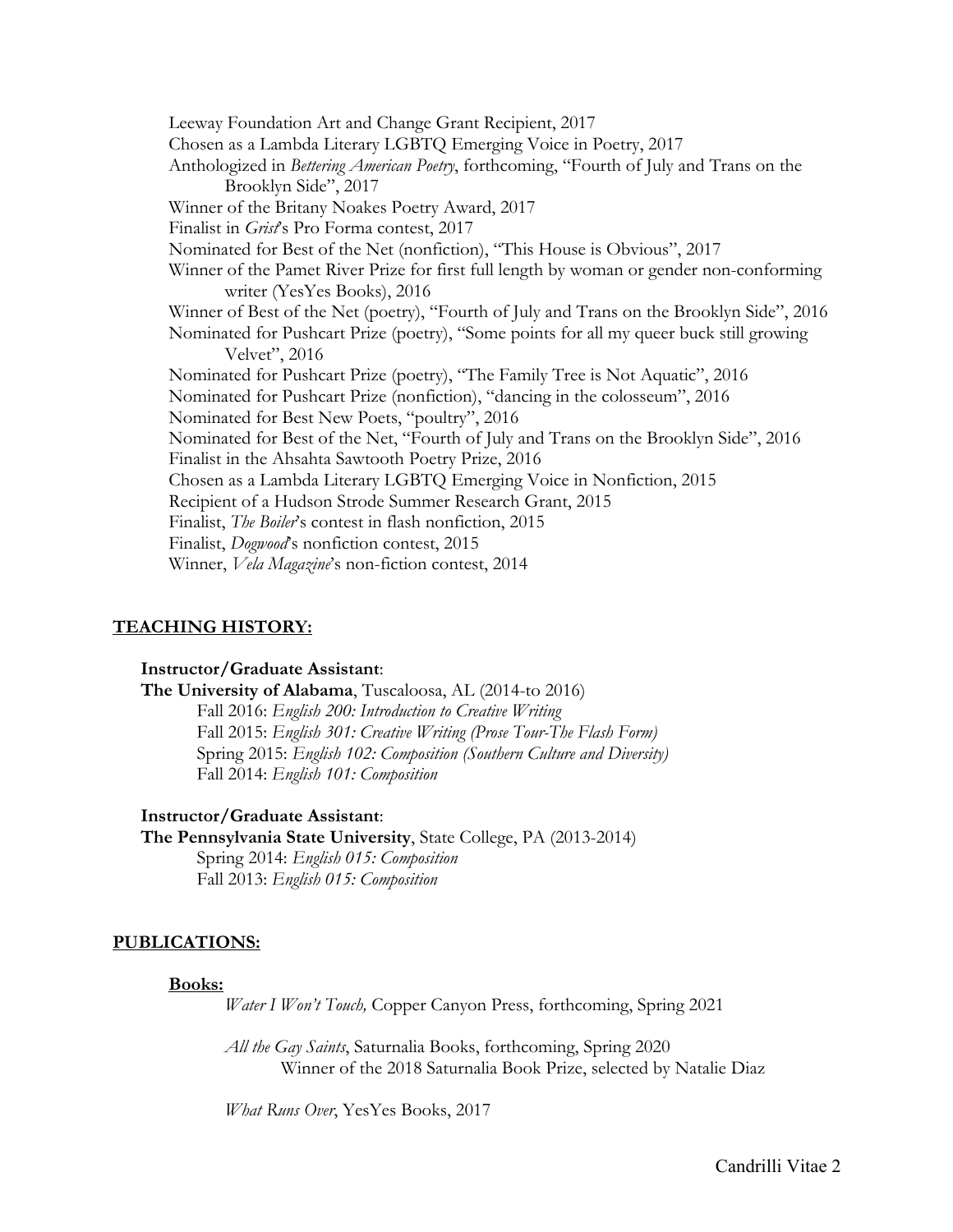Winner of Whiting Award in Poetry, 2019 Finalist for the 2018 American Book Fest's Best Book Award Finalist for the 2017 Lambda Literary Award in Transgender Poetry Winner of the 2016 Pamet River Prize

## **Poetry:**

"A Marble Run for this Finite Earth" *American Poetry Review*, 2020 "A Marble Run for the Lights" *American Poetry Review*, 2020 "Ghazal for the Libs in Downtown Brooklyn where I Choose my Name" forthcoming, *TriQuarterly Review*, 2020 "My Partner Wants me to Write them a Poem about Drew Barrymore" forthcoming, *Washington Square Review*, 2020 "Haibun for my Mother and the Early 2000s" forthcoming, *DIAGRAM*, 2020 "To the Cherry Blossoms on 16<sup>th</sup> and Wharton" forthcoming, *Embodied: An Intersectional Feminist Graphic Poetry Anthology*:, 2021 "I wish all children could touch the sky" *Gigantic Sequins*, 2019 Winner of the 2019 Poetry Contest "Sestina Written as Though Genesis" *POETRY Magazine*, 2019 "You've heard this before, the only way out is through" *The American Poetry Review*, 2019 "My partner wants me to write them a poem about Sheryl Crow" *POETRY Magazine*, 2019 "Transgender Redouble: All this Ridiculous Flesh" *The Normal School*, 2019 "On the ways our mouths betray us" *Crab Orchard Review,* 2019 "On Crescents & Transition & Waning" *Portland Review*, 2019 "Some thoughts on luck" *Peach Magazine*, 2019 "Sonnet on having forgotten to recycle my body" *Puerto del Sol*, 2019 "Sonnet in which we remain foolishly hopeful (or, obituary for the top soil)" *Gulf Coast*, 2019 "One geography of belonging" *Academy of American Poets, Poem-A-Day Series*, 2019 "On Traveling Together" *Foundry*, 2019 "Though Odysseus was gone for 20 years my sister was gone for 9" *Cosmonauts Avenue*, 2018 "On Trespassing" *Cosmonauts Avenue*, 2018 "Sand & Silt" *The Offing*, 2018 "trans and summering in Wildwood, NJ" *The Journal*, 2018 "on the abuse of sleep aids" *The Journal,* 2018 "Another poem filled with familiar tropes of body and partnership" *Utterance*, 2018 "Notes Toward Top Surgery and the Impending Death of the Barrier Reef" *TriQuarterly*, 2018 "Here we are, aging together just like we said we would" *TriQuarterly*, 2018 "Valentine, Nebraska: Cherry County (or, my partner and I consider the risks of vacationing alone in the midwest despite our obvious queerness)" *The Map is Not*, 2018 "Expressing my feelings to my future husband-wife (or, ritual in which gender)" *Hayden's Ferry Review*, 2018 Nominated for 2018 Pushcart Prize

Reprinted with *Academy of American Poets*, 2019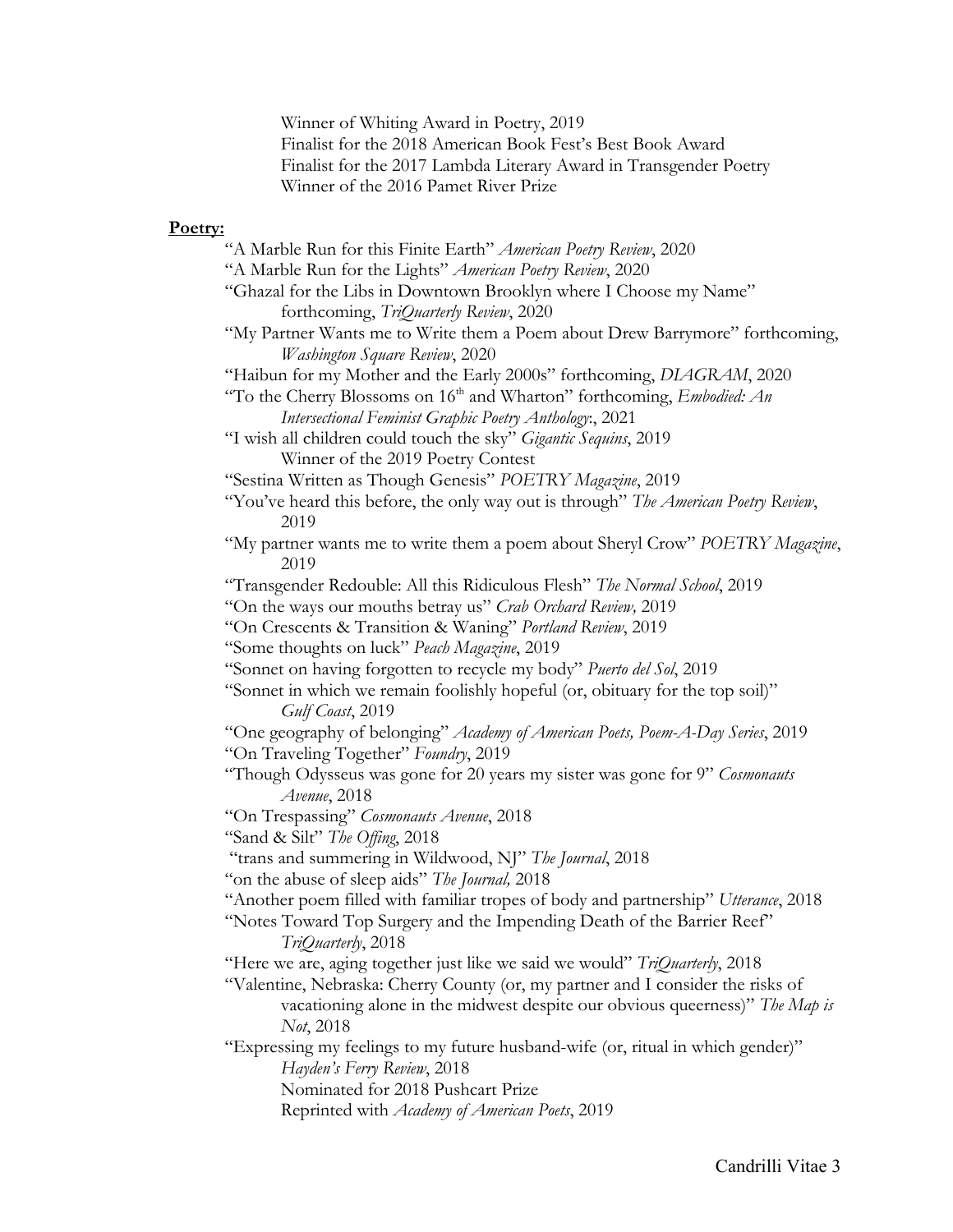"there is a point at which i tire of my own fear" *The Tiny*, 2018 "My future husband and I make a blood pact to become the fathers we always needed" *The Tiny*, 2018 "On Attempting to clear the air" *The Tiny*, 2018 "Poem in which two trans boys take their first marital dance in the water" *Yalobusha Review*, 2018 "On the Benefits of Learning by Example" *Yalobusha Review*, 2018 "Poem with No Water at All" *Boston Review*, 2018 "Thoughts on Romance as the Heat Index Rises" *Interrupture*, 2018 "Echo" *Timber*, 2018 "Love Poem with a lack of Conception" *Timber*, 2018 "Daddy says" forthcoming, *The Fourth River*, 2018 "Crescent Line #20 and the Blood Moon is Still on Us" *Beech Street Review*, 2018 "During my top surgery consultation, my partner says to the doctor, *tell me what you will do to their veins*" *Tinderbox*, 2017 Runner Up in the Brett Elizabeth Jenkins Poetry Prize "trans boy uses the public restroom again" *New South*, 2018 "On First Meeting my Future Husband-Wife (Or, when the Aquarians Declare Affection)" *Lambda Literary Fellows Anthology,* 2017 "A Night on the Town with My Future Husband-Wife" *Lambda Literary Fellows Anthology,* 2017 "Me and the Neighbor Boy" *No Tokens*, 2018 "The Once Girl Hunts to Feed" *Dreginald*, 2017 "Elegy for the Undead" *Dreginald*, 2017 "On Harvesting Oneself" *Dreginald*, 2017 "Cleopatra came out as queer but the world was not quite ready (Or, my partner completes a Rubik pyramid in seconds so there is still hope in this world for us who are living)" *Dreginald*, 2017 "a spell to absolve your own transness" *Rabbit Catastrophe*, 2018 Winner of 2017 Real Good Poem Prize Nominated for Pushcart Prize, 2017 "I have nothing in my throat" *The Wanderer*, 2017 "when i killed my first buck" *The Wanderer*, 2017 "the t-ball team blonde boy hits homeruns" *The Wanderer*, 2017 "planetary the way my partner moves" *The Wanderer*, 2017 "my boy tits slam against the pulpit" *The Wanderer*, 2017 "when my lipstick is blue" *The Wanderer*, 2017 "Sinners must live with what their sins sow" *Grist*, 2017 Finalist in 2017 Pro Forma Contest "my shadow looks more like a man than i do, so i am both fearful and envious" *Grist*, 2017 Finalist in 2017 Pro Forma Contest Nominated for Best of the Net, 2018 "My horoscope is my future husband's horoscope & we are both changing so quickly" *Grist*, 2017 Finalist in 2017 Pro Forma Contest "Pick a number and I'll answer honest as a bird" *Foglifter Press*, 2017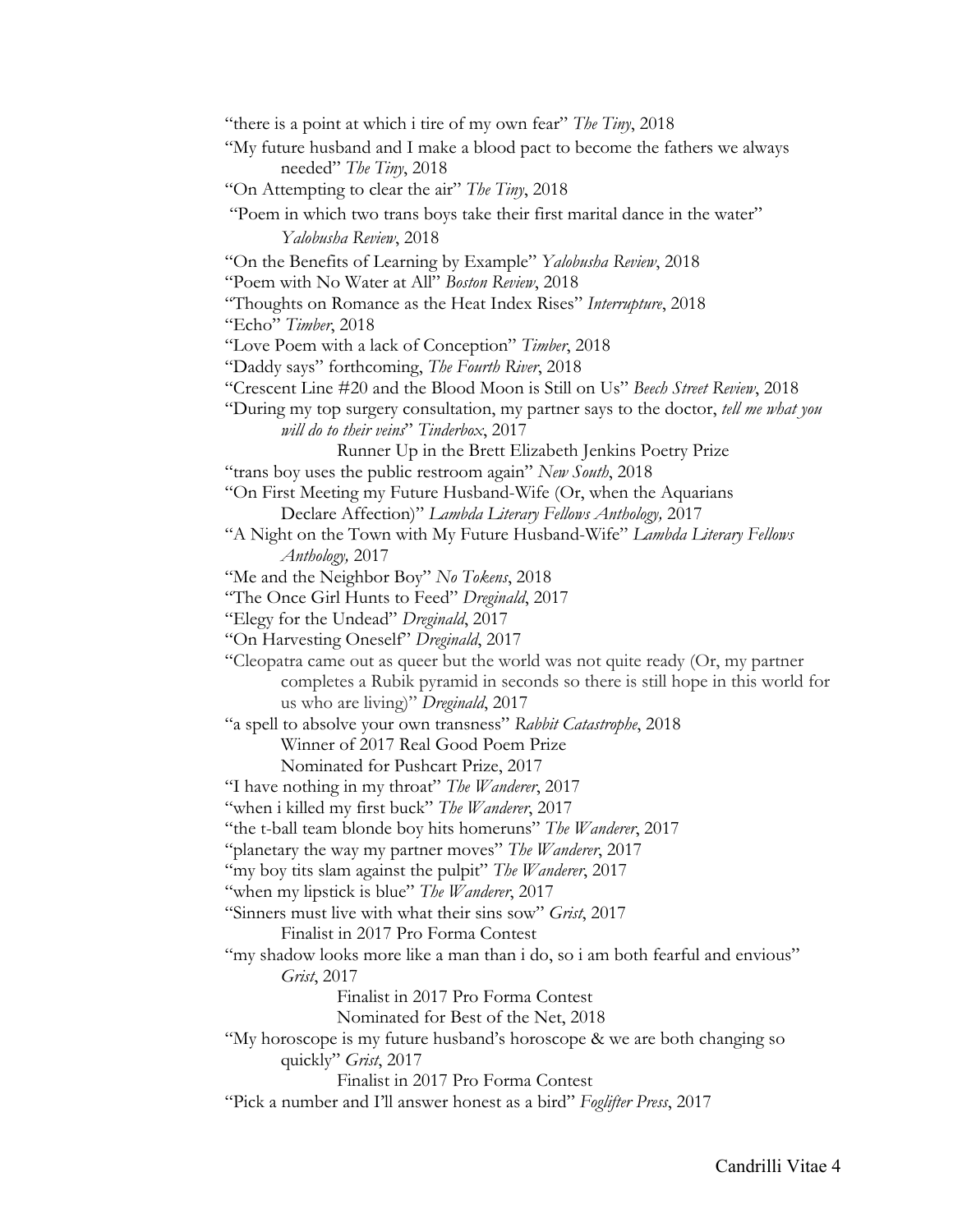"Fourth of July and Trans on the Brooklyn Side" re-anthologized, *Bettering American Poetry*, 2017 "on wanting top surgery in the fascist regime" *Platypus Press, A Portrait in Blues* Anthology, 2017 "a limbo moon above // you will fall in limbo love" *Sixth Finch*, 2017 "My mother believes in my marriage and this shows me her heart can forgive even years spent dancing alone" *Adroit*, 2018 Winner of the 2017 Britany Noakes Poetry Award "Someday I'll Love Myself See Through" *Radar Poetry*, 2017 Nominated for Best of the Net, 2018 "Poem in Which I Dream Share with my Future Husband-Wife" *Radar Poetry*, 2017 "I collect antique photographs: tin" *Connotation Press*, 2017 "In early Autumn I'd fire up" *Connotation Press*, 2017 "When we got our first mountain" *Connotation Press*, 2017 "If you live on top" *Connotation Press*, 2017 "Our Root System is a Tangle of Pipecleaners (or, being your man has made me one)" *Pittsburgh Poetry Review*, 2017 "When Cleopatra Comes Back from the Dead She Asks Me to Explain Kink, Love, and my Transgender Body" *Pittsburgh Poetry Review*, 2017 "The Dock the Last Thing Seen Before Sinking" *Pittsburgh Poetry Review*, 2017 "When I Transition will I Lose my Taste for the Storm?" *Pittsburgh Poetry Review*, 2017 Nominated for Pushcart Prize, 2017 "My Body is Constantly Conjuring a Tempest (or, weighing the pros and cons of attending my high school reunion)" *Blueshift Journal*, 2017 "Sisters in the DHR" *Smoking Glue Gun*, 2017 "teeth" *Smoking Glue Gun*, 2017 "My Chest as Monsoon" forthcoming, *Nat. Brut*, 2017 "The way we are always falling (or the mathematics of violence)" *Gigantic Sequins*, 2017 "When the domme shows love" *Gigantic Sequins*, 2017 "When Vesuvius Erupts Again I'll Cool my Tongue in the Mediterranean (or, I think our bodies are both molten and molting)" *Cream City Review*, 2017 "Love poem written for the last swampland (or, global warming makes us fuck desperately)" *Cream City Review*, 2017 "If Juliet and Juliet change their names to Romeo and Romeo does everyone still die? (Or the theory of opposites is best explained by a mirror)" *Boaat*, 2017 "I imagine Juliet and Snow White would make a beautiful couple and I would watch them kiss without a question (or, being awake makes it much easier to realize yourself)" *Boaat*, 2017 "if the water weren't so deep, narcissus might not have drowned" *Sonora Review*, 2017 "Making the Desert Wet" *RHINO*, 2017 "There is so much country for old men, so" *Pen American, The Rattling Wall,* Election Protest Anthology, 2016 "chew" *Fourteen Hills*, 2016 Nominated for Pushcart Prize, 2017 (YesYes Books) "Strike" *Fourteen Hills*, 2016 "Funeral for a Girl who Grew Up in the Woods" *Tinderbox*, 2016

"Two Queers Walking the Borderline Between" *Tinderbox*, 2016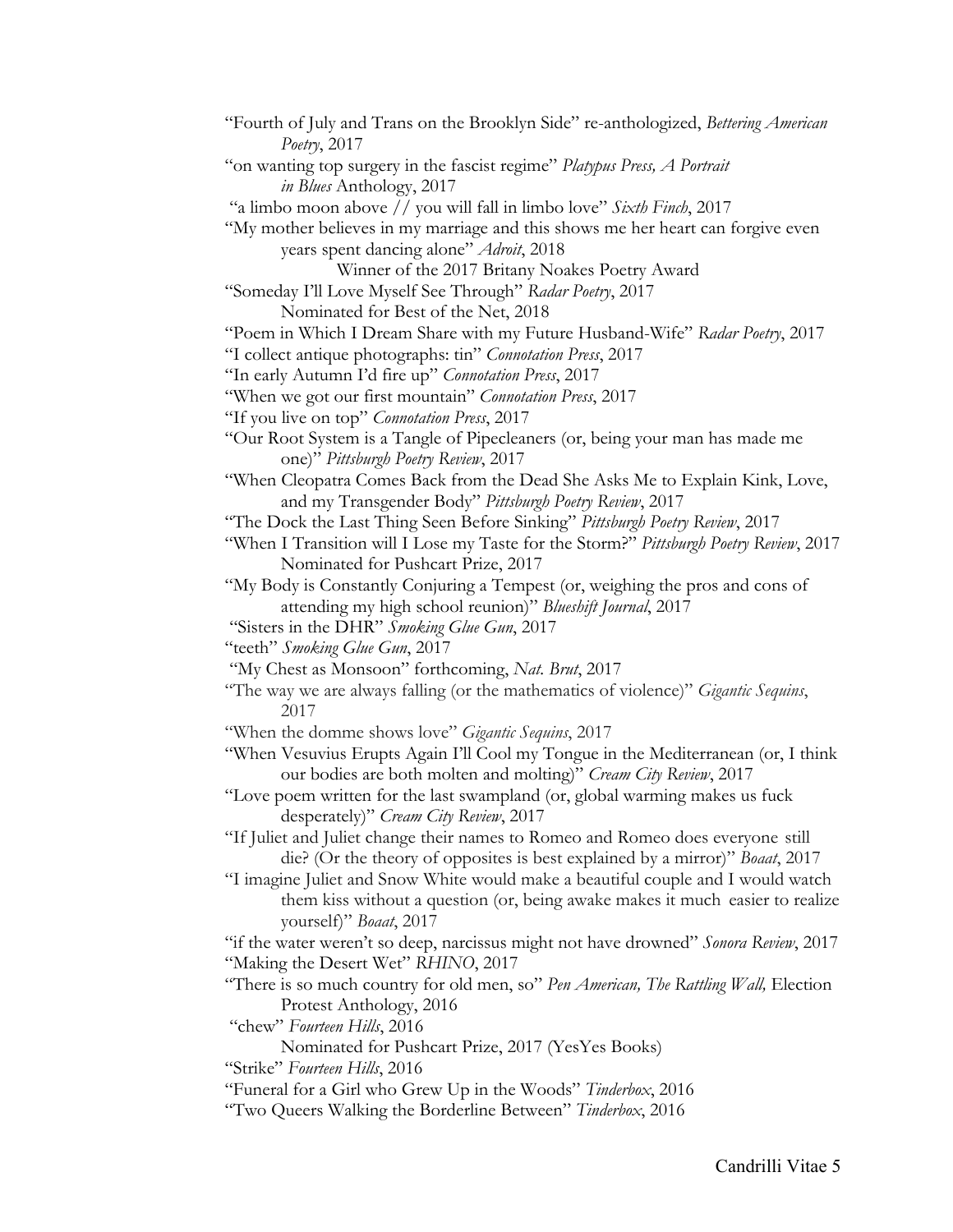"when the sissies make love in every cardinal direction" *storySouth*, 2016 "If your queer lover is lactose intolerant" *Mondegreen*, 2016 "The First Nocturne" *Mondegreen*, 2016 "if i called you a demon would you blush" *Mondegreen*, 2016 "1081 nautical miles and i want to ask you" *Interrupture*, 2016 "poultry" *Booth*, 2016 Nominated for Best New Poets, 2016 "table manners for when the sex simmers" *Booth*, 2016 "Séance at the Guggenheim" *Muzzle*, 2016 "wolfen" *Muzzle*, 2016 "Fourth of July and Trans on the Brooklyn Side" *Muzzle*, 2016 Nominated for Best of the Net, 2016 Winner of Best of the Net, and anthologized with *Sundress Publications*, 2016 "When you can't leave that means you're stuck" *Zymbol*, 2016 "If the map has no key" *Zymbol*, 2016 "Daraprim" *Rattle,* 2015 "Some points for all my queer buck still growing velvet:" *Puerto del Sol*, 2015 "Safeword" *CutBank*, 2015 "Insulated" *Cutbank*, 2015 "Elegy for a King" *Lambda Literary Fellows Anthology,* 2015 "When adulterers walk with the sun" *FruitaPulp*, 2015 "Sales Experience" *Blacktop Passages*, 2015 "Hiking the AT" *Blacktop Passages*, 2015 "Maritime Telescope" *Blacktop Passages*, 2015 "Tucson in the Future" *Rappahannock Review*, 2015 "Precision" *Apeiron Review*, 2015 "Rhododendrons" *Vending Machine Press*, 2015 "Pater Familias-Way with Words" *Vending Machine Press*, 2015 "Asymmetry" *The Cold Mountain Review*, 2015 "My Father's Addiction Comes to Me in a Dream Again" *Vinyl*, 2015 "The Family Tree is Not Aquatic" *Vinyl*, 2015 Nominated for Pushcart prize, 2016 "BDSM at the Lakehouse" *Vinyl*, 2015 "Girls with Porcelain Hands" *The Grief Diaries*, 2015 "If I Write His Story:" *The Grief Diaries*, 2015 "Persistent Vegetative State" *The Grief Diaries* 2015 "An Obituary –For Lisa" *The Grief Diaries*, 2015 "A Haibun Approval" *Driftwood Press*, 2015 "Ghost Story" *Pacific Literary*, 2015 "Cameo" *The Chattahoochee Review*, 2014 "Ohaguro and Popsicles" *The Chattahoochee Review*, 2014 "The Writing Spider's Ars Poetica" *Soundings East*, 2014 "Rut" *theEEEL*, 2014 "Snap" featured with *Wilde Magazine*, 2014

### **Non-Fiction/Essay/Memoir:**

"This House is Obvious" *Adroit*, 2017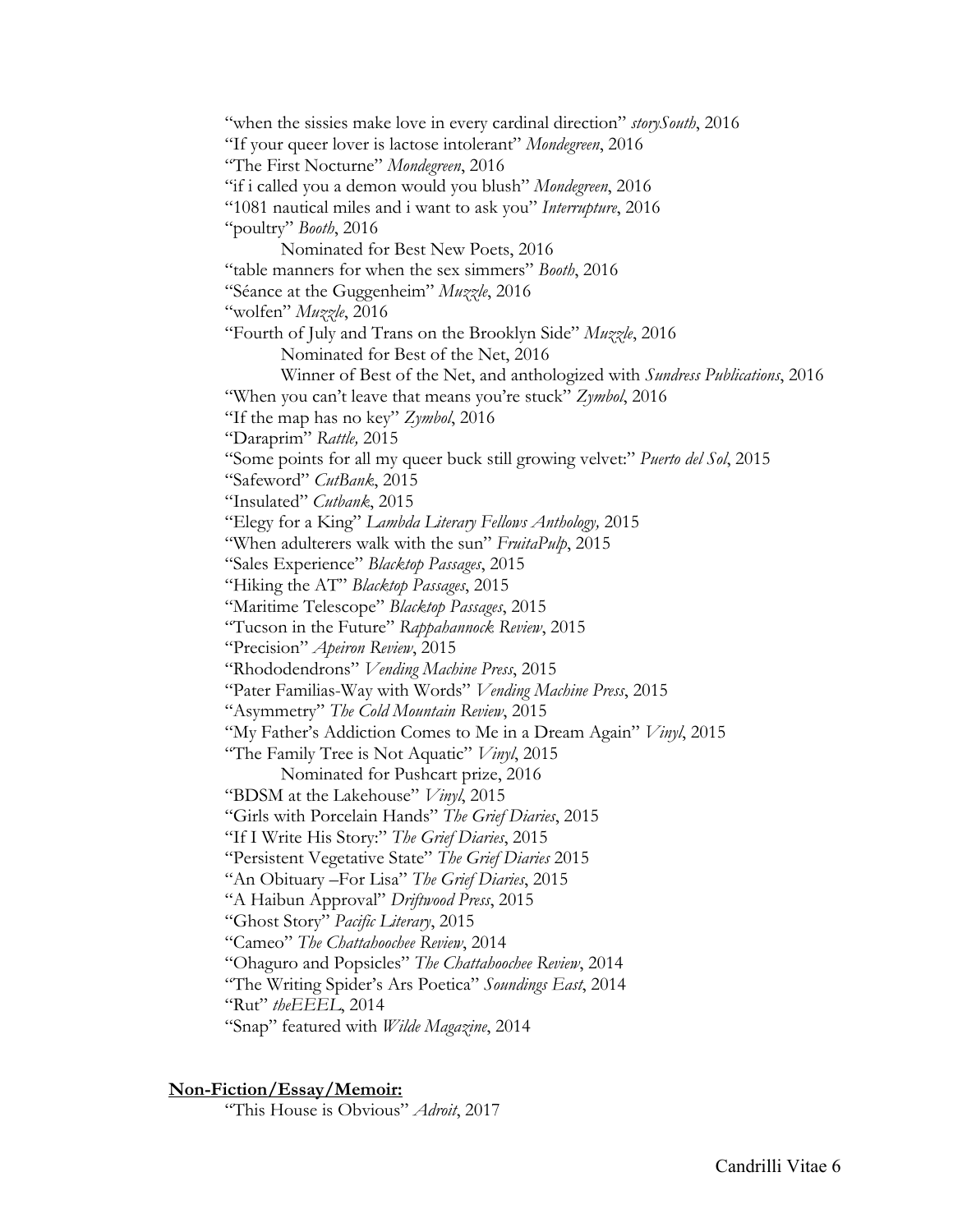Nominated for Best of the Net, 2017 "Spotlighting" *Milk Journal*, 2017 "As I Like It" *The New Orleans Review*, 2016 "dancing in the colosseum" *Permafrost*, 2016 Nominated for Pushcart prize, 2016 "Things that Run" *Dogwood: A Journal of Poetry and Prose*, 2015 Finalist in the 2015 contest "Attempting to Teach in a Desert" *The Boiler*, 2015 Finalist in the 2015 flash essay contest "Learning to Love a Phish Head" *Queen Mobs Tea House*, 2015 "Inversion" *Vela Magazine*, 2014 Winner of 2014 Non-Fiction Contest "When we Name our Birds" *Toad Suck Review*, 2014 "A Quilt-like Maze" *Gravel*, 2014

## **Short Fiction:**

"A Lesson Plan" re-anthologized and forthcoming, *Nothing Short Of: Selected Tales from 100 Word Story*, 2017 "Without Mirrors" featured with *Spelk*, 2015 "Garter" featured in *Storm Cellar*, 2014 "A Lesson Plan" *100 Word Story*, 2013

### **Photographs and Visual Poetry:**

"Offering" (Visual Poetry) *tyn.press*, 2015 "Call Her" (Visual Poetry *shufPoetry*, 2015 "Wicker" (Photography) *The Grief Diaries*, 2015 "Highpoint Apartments" (Photography) *Apeiron Review*, 2015

### **MENTORSHIP & WORKSHOPS & PANELS**

**The 2019 Whiting Winners, with Tyree Daye and Vanessa Angélica Villareal Via The Texas Book Festival,** Austin, TX (fall 2019)

**Pushing Poetry Forward, with Javier Zamora and D.E.E.P. Via The Texas Book Festival,** Austin, TX (fall 2019)

**Writing the Rural Panel, with Garrard Conley and Crystal Wilkinson Via Unbound Book Festival,** Columbia, MO (spring 2019)

**The Art of Poetic Ethics, Rutgers Camden Via Rutgers Camden Visiting Writer's Series,** Philadelphia, PA (spring 2019)

**First Book Panel, Rutgers Camden**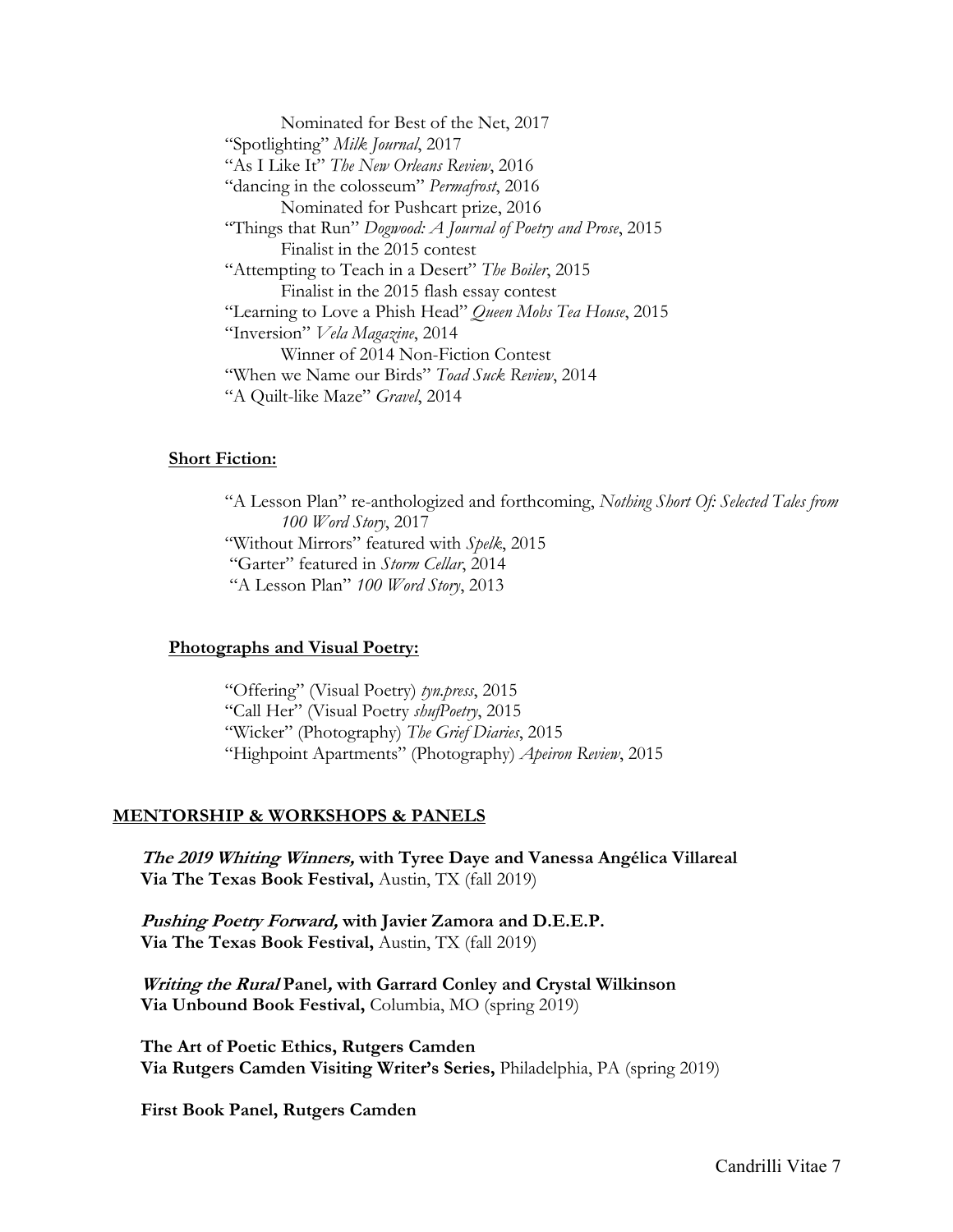**Via Rutgers Camden MFA Students,** Philadelphia, PA (spring 2019)

**Transcriebz Mentor, Kelly Writer's House Via University of Pennsylvania,** Philadelphia, PA (winter 2019)

**Nonfiction Summer Mentor for Young Writers Via Adroit Journal,** Philadelphia, PA (summer 2018)

## **EDITORIAL & ADMINISTRATIVE EXPERIENCE:**

*BOAAT Press* Associate Poetry Editor: Spring 2017-Winter 2018 *Black Warrior Review* Nonfiction Editor: Spring 2016-Fall 2016 *Black Warrior Review* Associate Editor for Poetry: Spring 2016-Fall 2016 *Black Warrior Review* Associate Editor for Fiction: Spring 2016-Fall 2016 *Black Warrior Review* Associate Editor for Nonfiction: Fall 2014-Fall 2015 *NANO Fiction* Feature Editor (The Queer Issue-Spring 2016) *NANO Fiction* Associate Editor: Fall 2014-Spring 2016

## **EVENTS CANCELED DUE TO COVID-19:**

Drexel Writing Festival, Philadelphia, Guest Speaker, May 2020 University of Iowa, Guest Speaker, Iowa City, April, 2020 New Orleans Poetry Festival, New Orleans, April, 2020 Art Omi Resident, Ghent, April, 2020 Copper Canyon Reading, San Antonio, March 2020 Saturnalia Books Reading, San Antonio, March 2020 Fugue Reading, Web House Bar, San Antonio, March, 2020 City Asylum Reading Series, Pittsburgh, March, 2020

### **LIBRARY EXPERIENCE:**

## **College of Physicians of Philadelphia, 2017 Cataloguing and Digital Exhibitions Intern**

Experience with reference, accessioning, deaccessioning, interlibrary loan, archival techniques, PastPerfect, cataloguing in Aleph and SirsiDynex, high resolution digitization on Book Eye scanners, rights and reproductions, metadata in Dublin Core standards, utilization of LOC and MeSH authority headings, book preservation, photography

### **PAST READINGS:**

*Gulf Coast* Reading, Austin, October, 2019. University of Kentucky MFA Reading Series, Lexington, September, 2019.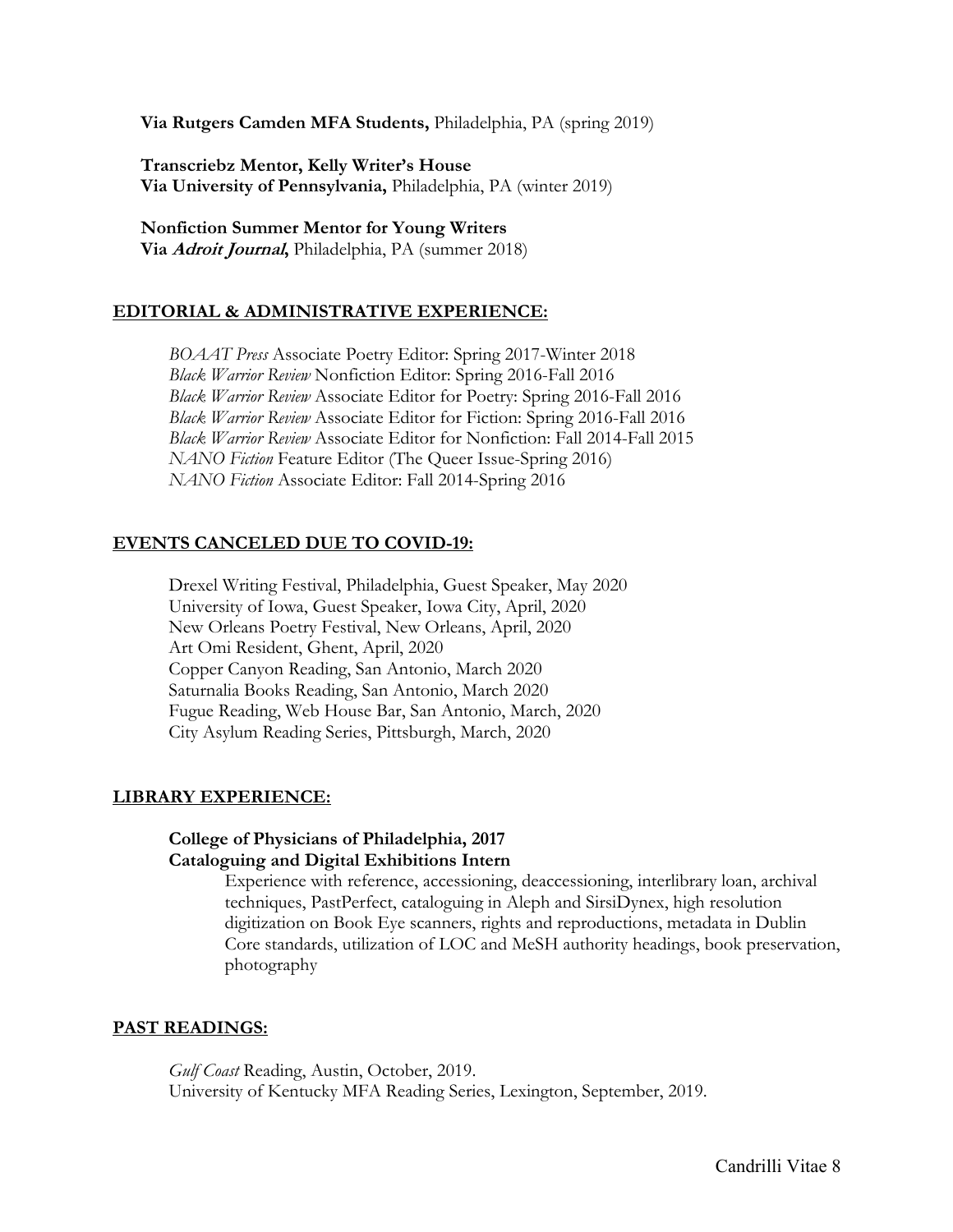Bryant Park Summer Reading Series, NYC, July, 2019. Unbound Book Festival Reading, Stevens College, Columbia, 2019 Rutger's Visiting Writers Series, Wooden Shoe, Philadelphia, 2019 *TriQuarterly Reading,* Taborspace, Portland, March. 2019 *Muzzle & Vinyl Reading,* Cup & Bar, Portland. March. 2019 *Hayden's Ferry Review* Reading, The Jasmine Pear Tea House, Portland. March. 2019 Whiting Foundation Winners Reading, The Strand Rare Books Room, NYC. March. 2019 *No Tokens* Issue 7 Launch, PowerHouse Arena, NYC. May. 2018 Dahlak Paradise, Philadelphia, PA. May. 2018 Lambda Literary Finalist Reading, Philadelphia, PA. May. 2018 Blue Marble Books Reading Series, Mount Airy, PA. May. 2018 YesYes Books Showcase at Tattooed Mom's, Philadelphia, PA, April. 2018 YesYes Books Showcase at Bryant Park Reading Series, MYC, NY, April. 2018 YesYes Books Showcase at Berl's Poetry Shop, NYC, NY, April. 2018 Iowa's Writer's House, Iowa City, IA, April. 2018 Revival, LitWalk at Mission Creek Festival, Iowa City, IA, April. 2018 Excuse My Dust, Good Good Comedy Theater, Philadelphia, PA, March. 2018 YesYes Books Offsite Reading, AWP, Tampa, FL, 2018 *No Tokens* Offsite Reading, AWP, Tampa, FL, 2018 *Grist Journal* Offsite Reading, AWP, Tamps, FL, 2018 Tragic: The Gathering, Wooden Shoe, Philadelphia, PA, 2018 LitCrawl Portland, The Cleaner's at Ace Hotel, OR, 2017 Brilliant Voices, YesYes Books & Gramma Poetry, Zoe Events, Seattle, WA, Nov. 2017 *Kissing Caskets*, Book Release Party, Solae's Lounge, 1801 NE Alberta, OR, Nov. 2017 Portland Community College, Cascade Campus Reading, OR, Nov. 2017 Portland Community College, Sylvania Campus Reading, OR, Nov. 2017 Portland Community College, Cascade Campus Class Visit, OR, Nov. 2017 Lambda Literary Emerging Voices Reading, Los Angeles, CA, 2017 Britany Noakes Poetry Award Reception, Philadelphia, PA, 2017 Sella-Granata Gallery, Tuscaloosa, AL, 2016 Sacred Grove LGBTQ Reading, Tuscaloosa, AL, 2016 Shakespeare Symposium, Tuscaloosa, AL, 2016 Lambda Literary Emerging Voices Reading, AWP, Los Angeles, CA, 2016

### **REVIEWS:**

*Foreword*, *All the Gay Saints*, 2020 *Publisher's Weekly*, *All the Gay Saints*, 2020 *The Rumpus*, *All the Gay Saints*, 2020

### **INTERVIEWS & PRESS:**

Interview with *The New Limestone Review*, 2020 Interview with *POETRY Magazine*, 2019 Interview with *The Penn Stater*, 2019 Interview with *Waves Breaking*, 2018